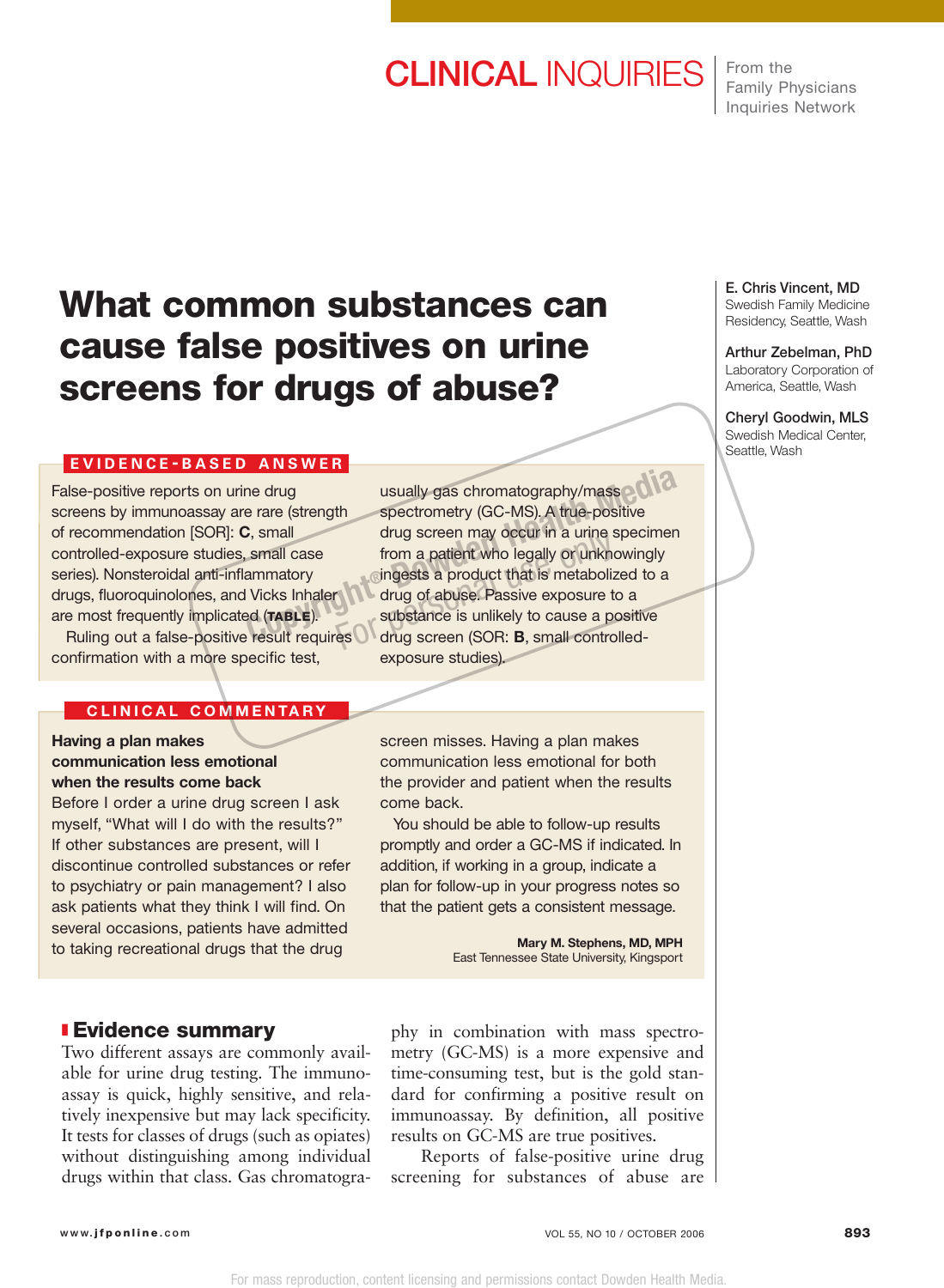# **T ABLE**

### **Substances reported to cause false-positive urine drug screen results**

| <b>SUBSTANCE FALSELY</b><br><b>IDENTIFIED ON TEST</b> | <b>ACTUAL SUBSTANCE</b>                | <b>TYPE OF STUDY</b>                                                                     | <b>NOTES</b>                                                                           |
|-------------------------------------------------------|----------------------------------------|------------------------------------------------------------------------------------------|----------------------------------------------------------------------------------------|
| Amphetamine and<br>methamphetamine                    | Selegiline                             | Single case report <sup>1,2</sup>                                                        | L-stereoisomer only detected<br>(D-stereoisomer present in<br>illicit drugs)           |
| Amphetamine and<br>methamphetamine                    | <b>Vicks Inhaler</b>                   | Several case reports,<br>controlled-exposure<br>studies $1-3$                            | L-stereoisomer only detected;<br>most positives noted with twice<br>recommended dosage |
| <b>Barbiturate</b>                                    | <b>NSAIDs</b><br>(ibuprofen, naproxen) | Controlled-exposure<br>study of 60 subjects<br>$(510$ specimens) <sup>4</sup>            | 0.4% false-positive rate                                                               |
| Benzodiazepine                                        | Oxaprozin                              | Controlled-exposure<br>study of 12 patients<br>$(36$ specimens) $5$                      | 100% false-positive rate,<br>some cases lack controls                                  |
| Cannabinoid                                           | <b>NSAIDs</b><br>(ibuprofen, naproxen) | Controlled-exposure<br>study of 60 subjects<br>$(510$ specimens) <sup>4</sup>            | 0.4% false-positive rate                                                               |
| Opiate                                                | Fluoroquinolone*                       | Controlled-exposure<br>studies (8 subjects) and<br>case series (9 subjects) <sup>6</sup> | Most levels detected were<br>below new 1998 threshold<br>$(2000 \, \text{ng/mL})$      |
| Opiate                                                | Rifampin                               | 3 case reports <sup>7</sup>                                                              |                                                                                        |
| Phencyclidine                                         | Venlafaxine                            | 1 case report <sup>8</sup>                                                               | Confirmed by GC-MS<br>(7200 mg intentionally ingested)                                 |
| Phencyclidine                                         | Dextromethorphan                       | 1 case report <sup>9</sup>                                                               | (500 mg ingested)                                                                      |
|                                                       |                                        |                                                                                          |                                                                                        |

\*Ofloxacin and levofloxacin most likely to cause false positive.

infrequent and limited to case reports and a few controlled-exposure studies. The **TABLE** lists some of the substances reported to cause false-positive results.

Positive confirmation tests may occur in urine specimens from patients who legally or unknowingly ingest products that contain drugs of abuse. In these instances, the finding is a true positive but may not reflect drug abuse by the client. Many products available without prescription outside of the US contain opiates (eg, Donnagel PG from Canada).<sup>1</sup> Several controlled-exposure studies have shown that as little as 1 poppy seed muffin (about 15 g of seed) can produce detectable amounts of morphine and codeine by immunoassay as well as GC-MS.<sup>1,2</sup> In 1998, the federal government increased the threshold defining a positive screen for urine morphine and codeine from 300 to 2000 ng/mL to reduce spurious reports of opiate-positive tests from poppy seed consumption.<sup>1,2</sup>

Substances that do not produce positive urine drug screens include passively inhaled crack cocaine or marijuana (unless "extreme"), and ingested products containing hemp or other common herbal preparations.1,2,10 In one study, 6 volunteers in an  $8 \times 8 \times 7$ -ft enclosed room were exposed to 200 mg freebase cocaine vapor; none of their urine samples exceeded the federal GC-MS threshold. In a similar study of 3 non-smokers exposed to 8 marijuana